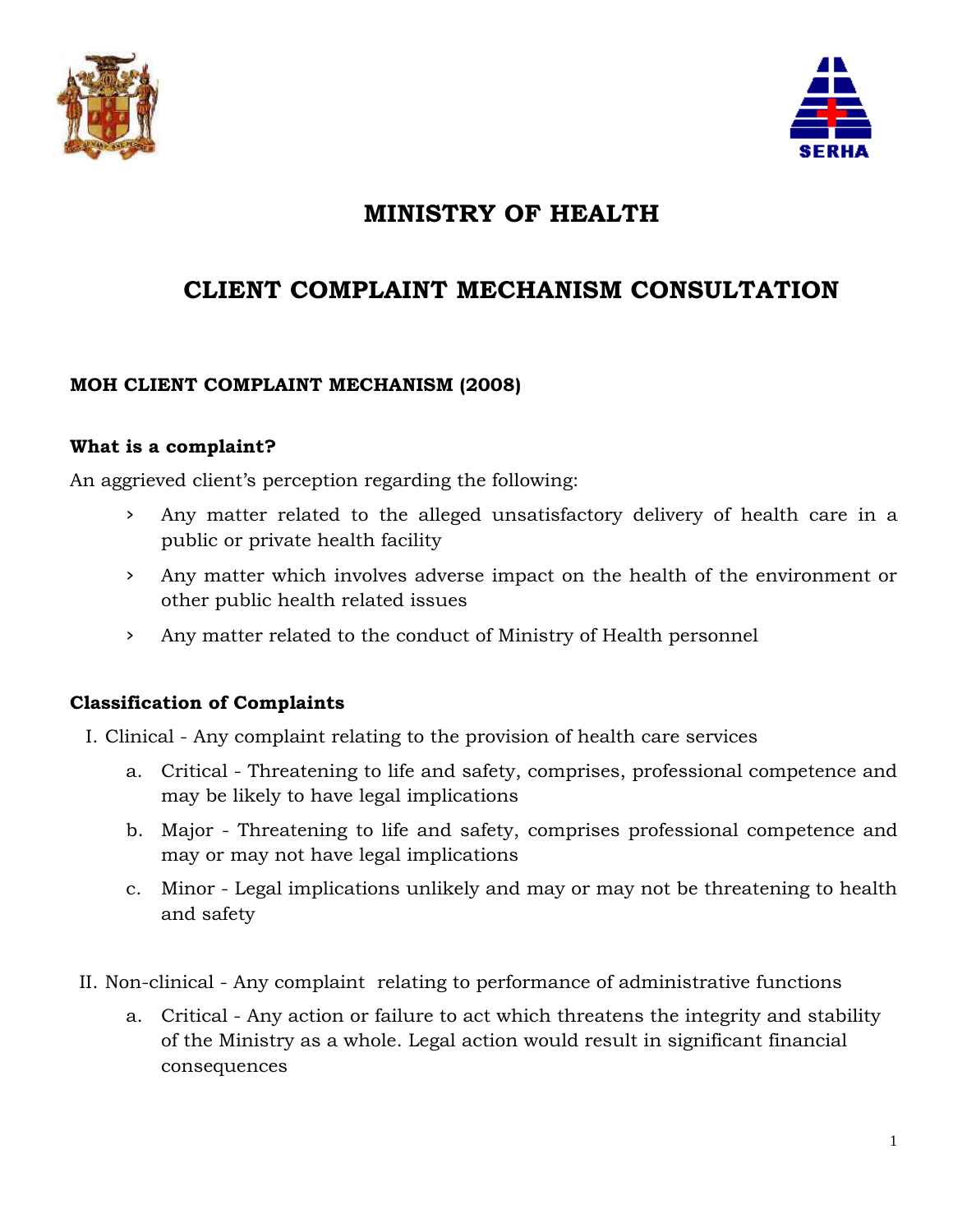- b. Major Any incident affecting achievements of the objective and goals of a Unit/Department
- c. Minor Any incident involving an individual that may affect performance and requires some degree of investigation

# **Processing Complaints:**

## Level 1 - (Institutional Level)

- a. First Receiver receives complaint routes to Complaints Receivable Officer
- b. CRO submits complaint to CEO/HOD/Administrator
- c. Acknowledgement of Complaint
- d. Investigate Complaint
- e. Inform complainant of the outcome of investigation, attempt to resolve complaint, provide redress

#### Notes:

- › Opens complaint file
- › Very Urgent complaint submit to the CEO
- › Urgent complaints submit to the HOD/Administrator
- › Administrator classify complaint
- › Interview complainant
- › Keep complainant abreast of developments
- › Document findings of investigation
- › Document recommendations
- › Documents action taken to resolve complaint
- › Overall complaint to be acknowledged within one (1) week
- › Critical complaints within 48 hours
- › RD & MOH to be notified of potentially litigious complaint
- › If complainant satisfied with redress offered Complaint resolved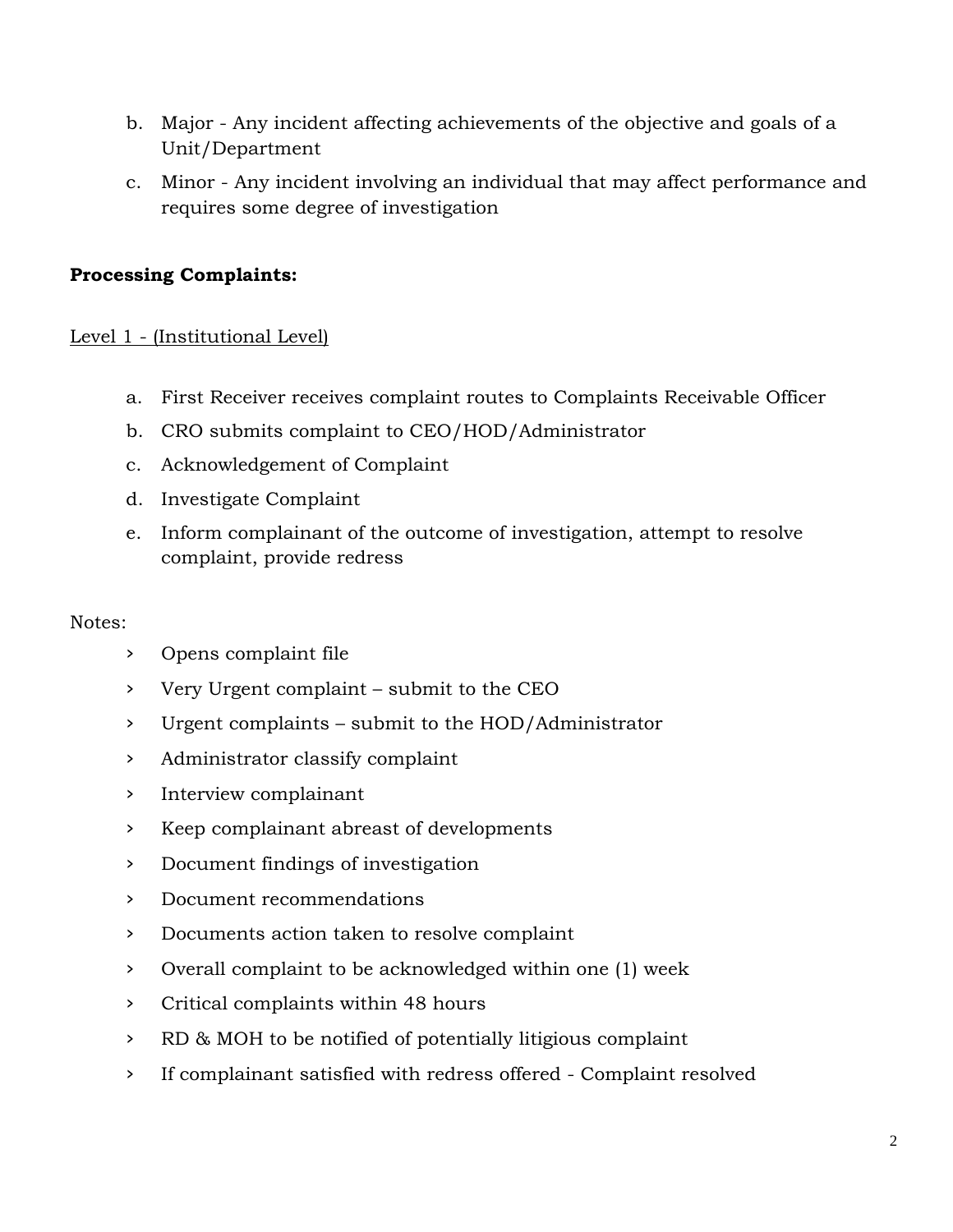- › If complainant not satisfied at departmental level, CEO to review and make further attempt at resolution
- › If still unresolved proceed to level 2

## Level 2 - (Parish Manager)

- a. Complaint file submitted to Parish Manager
- b. Complainant satisfied matter resolved Complainant not satisfied – proceed to level 3

#### Notes:

- › Conducts further investigation
- › Attempts to resolve complaint
- › If possible legal implications: inform Regional Director (RD), MOH (Legal Services)
- › Communicates with complainant on action taken/to be taken
- › Prepares report

# Level 3 - (Regional Level)

- a. Complaints file submitted to Regional director
- b. Complainant satisfied matter resolved Complainant not satisfied – proceed to level 4

## Notes:

- › RD to contact complainant indicating steps taken to date/to be taken
- › RD to inform Board
- › RD to seek legal counsel if possible legal implications
- › RD liaises with institution
- › Decide on method of conciliation/resolution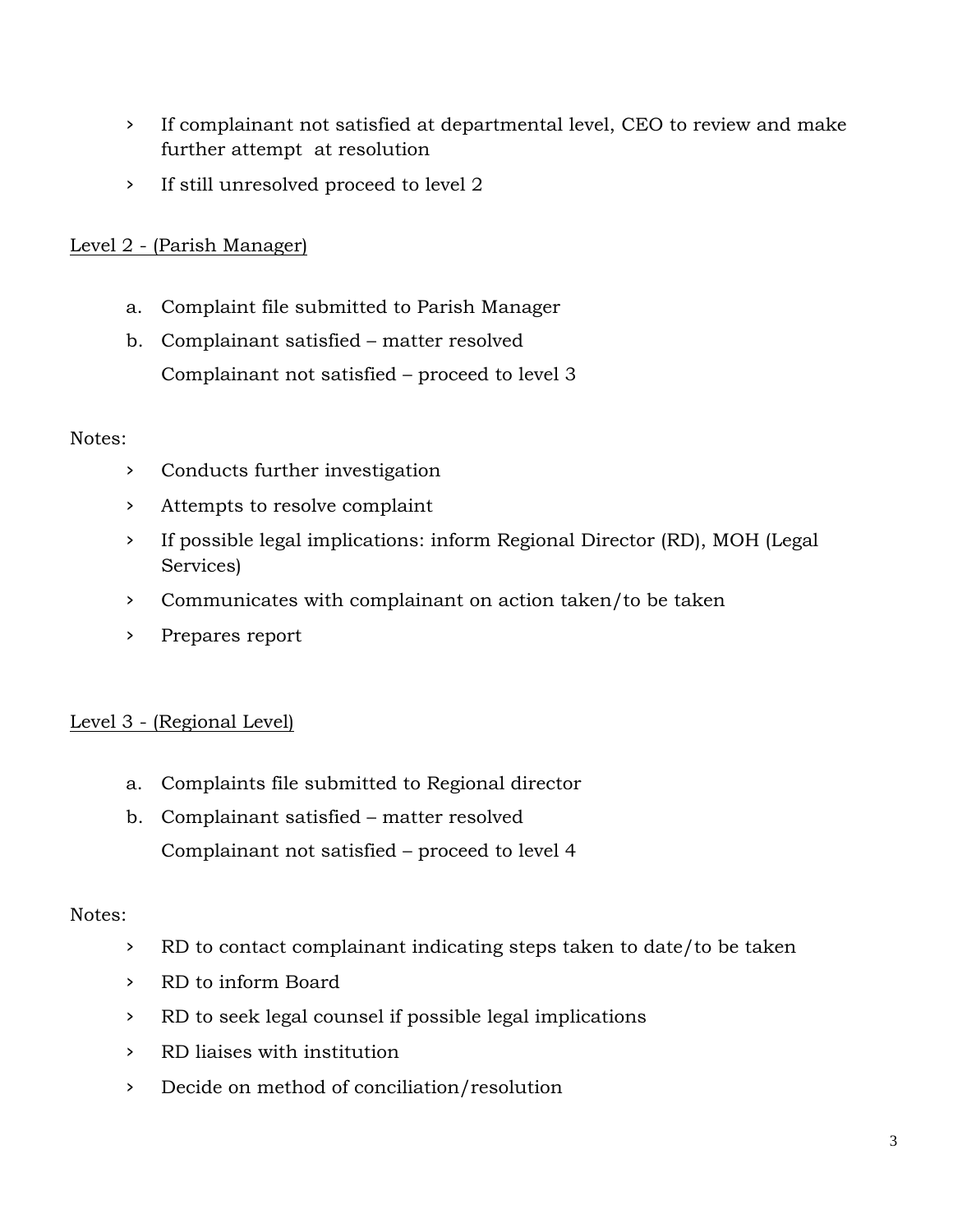- › Decide on corrective measures
- › RD to write to complainant outlining detailed explanation and corrective measures to be taken

## Level 4 - (Complaints Review Panel)

- a. Complainant may submit written appeal to Complaint Review Panel
- b. Complainant satisfied matter resolved

Notes:

- › Complaint file submitted to Complaint Review Panel
- › Panel appointed by Regional Health Authority
- › Communicate with complainant
- › Conduct further investigations and aim to reach amicable resolution
- › Prepare report

## **Medical Review Panel**

For claims dealing with clinical management, these may be submitted to Medical Review Panel. Complaint file should be submitted to Medical Review Panel by the Regional Health Authority.

## Responsibility of the Medical Review Panel

- › Advisory Panel established to provide independent review and investigation of clinical complaints pertaining to clinical management- negligence, incorrect treatment, delayed treatment, complications, side effects of drugs, dissatisfaction with personal treatment/service
- › Determines validity of complaint
- › Reviews and assesses complaint
- › Recommends course of action
- › Provides a report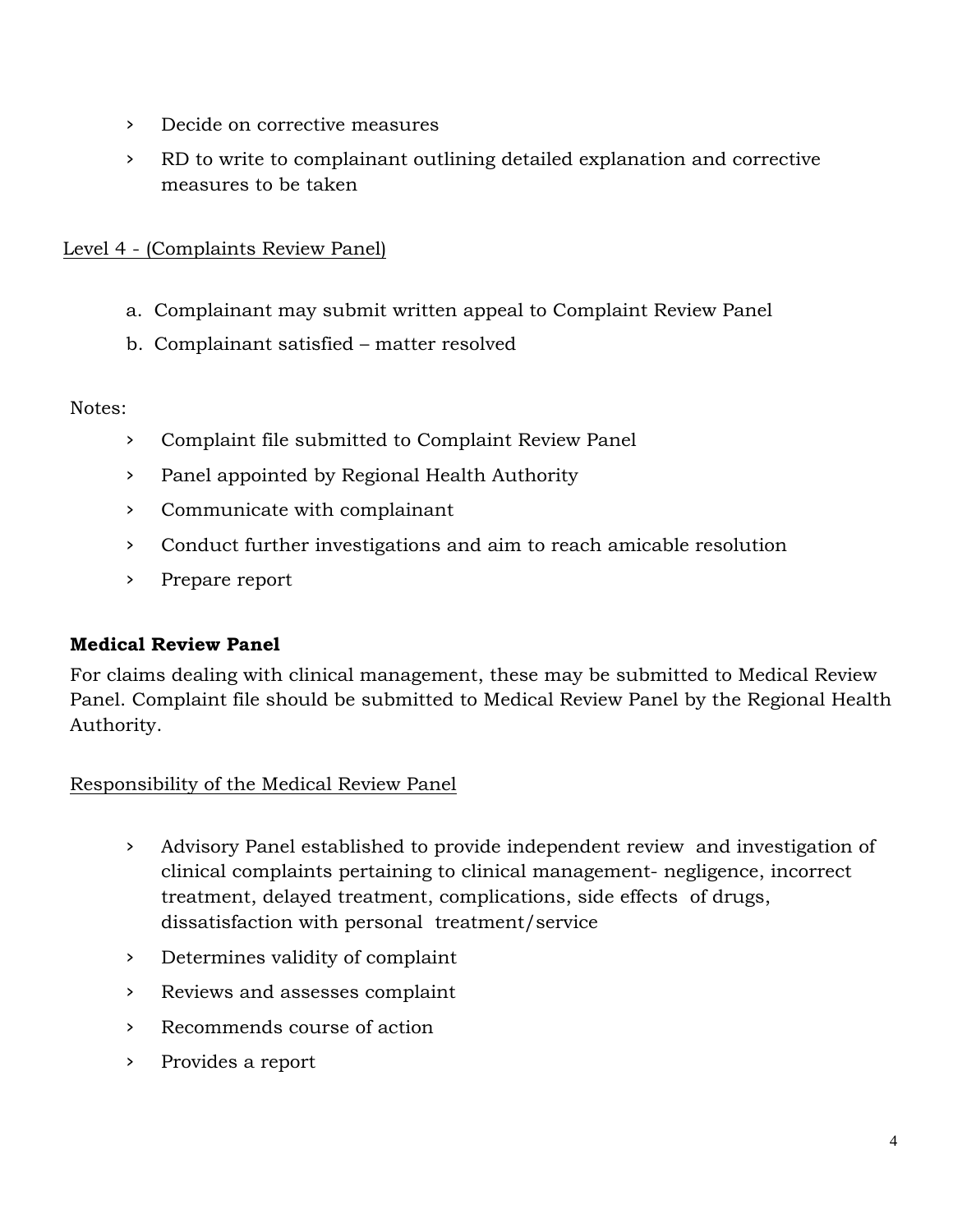If the complainant is not resolved, inform the MOH - Investigation and Enforcement Division Legal Services Dept in order to seek legal advice. If necessary forward complaint to Attorney General Chambers.

## **Proper Investigation of Complaints**

- a. What should be provided? What was expected
- b. What was provided? What actually happened?
- c. Is there a diff. between 1 and 2?
- d. If yes, why? If no, why does complainant think otherwise?
- e. What was the impact?
- f. What are the standards concerning 1 and 2?
- g. What can be done to resolve and provide redress?
- h. What should be done to avoid a recurrence?
- i. Is there any wider institutional learning?

# **Tips for Conducting Investigations**

- › Properly plan an investigation
- › Ensure clear objectives
- › Be impartial
- › Do not rely on unsubstantiated evidence/unproven assumptions
- › Obtain all relevant evidence
- › Proper analysis
- › Proper document and date management
- › Effective and continuous communication with staff and complainant
- › Present clear conclusions
- › Make realistic recommendations
- › Keep proper records all action taken, all correspondence, minutes of meetings etc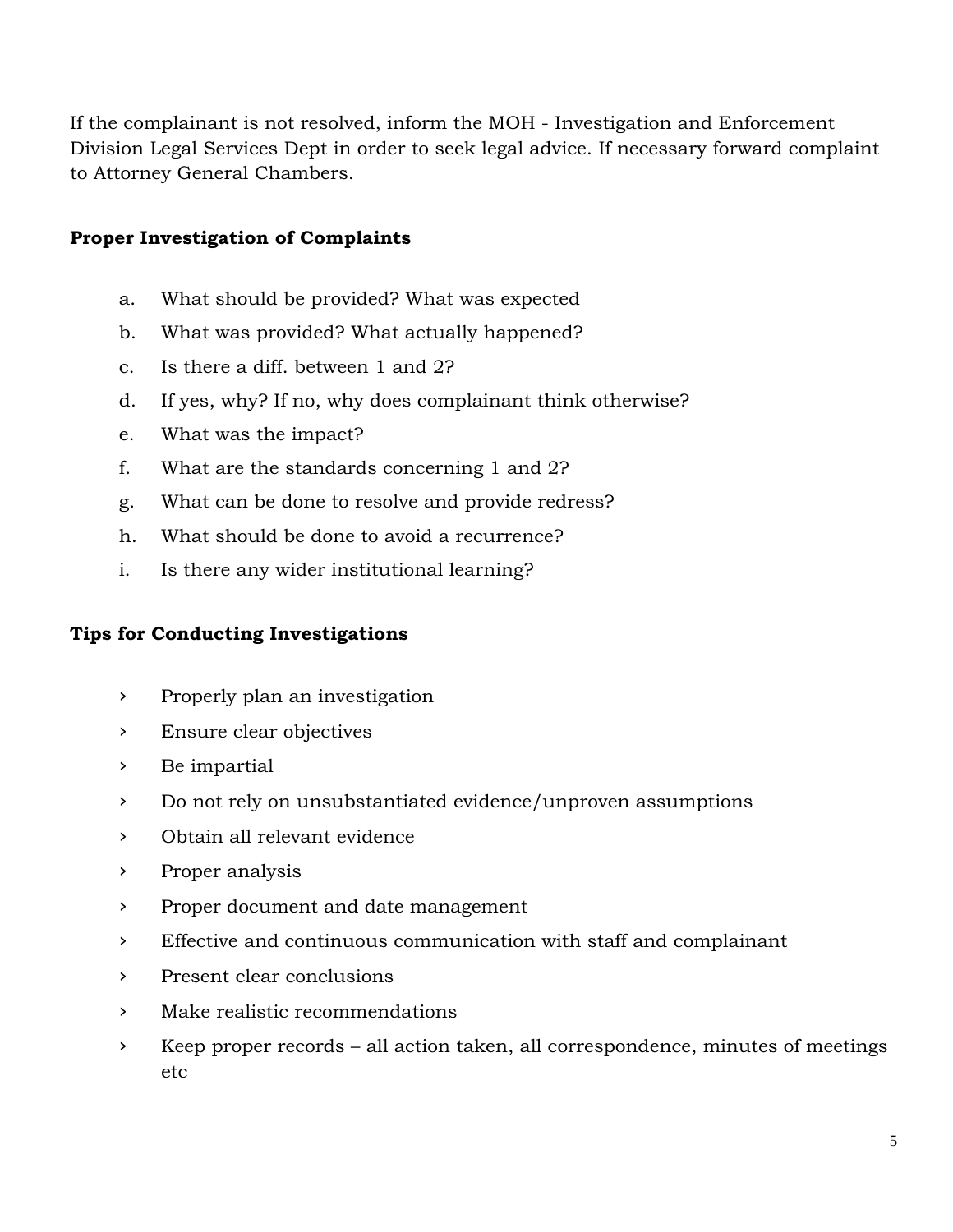#### **Court Process**



## **Terminologies**

- › Claimant
- › Defendant
- › Claim Form
- › Particulars of Claim
- › Particulars of Negligence
- › Default Judgment

Failure to file an acknowledgement of service/defence within the prescribed time entitles claimant to apply for default judgment. If obtained matter proceeds directly to an assessment of damages hearing

No trial is held, may be set aside at discretion of the court if the defendant gives good reason for delay and shows that he has a good defence.

#### Allegations by the claimant of the defendant's breach of duty of care:

› Failure to take any proper or effective measures whether by way of examination, test, surgery or otherwise to ensure that the claimants would be safe and healthy;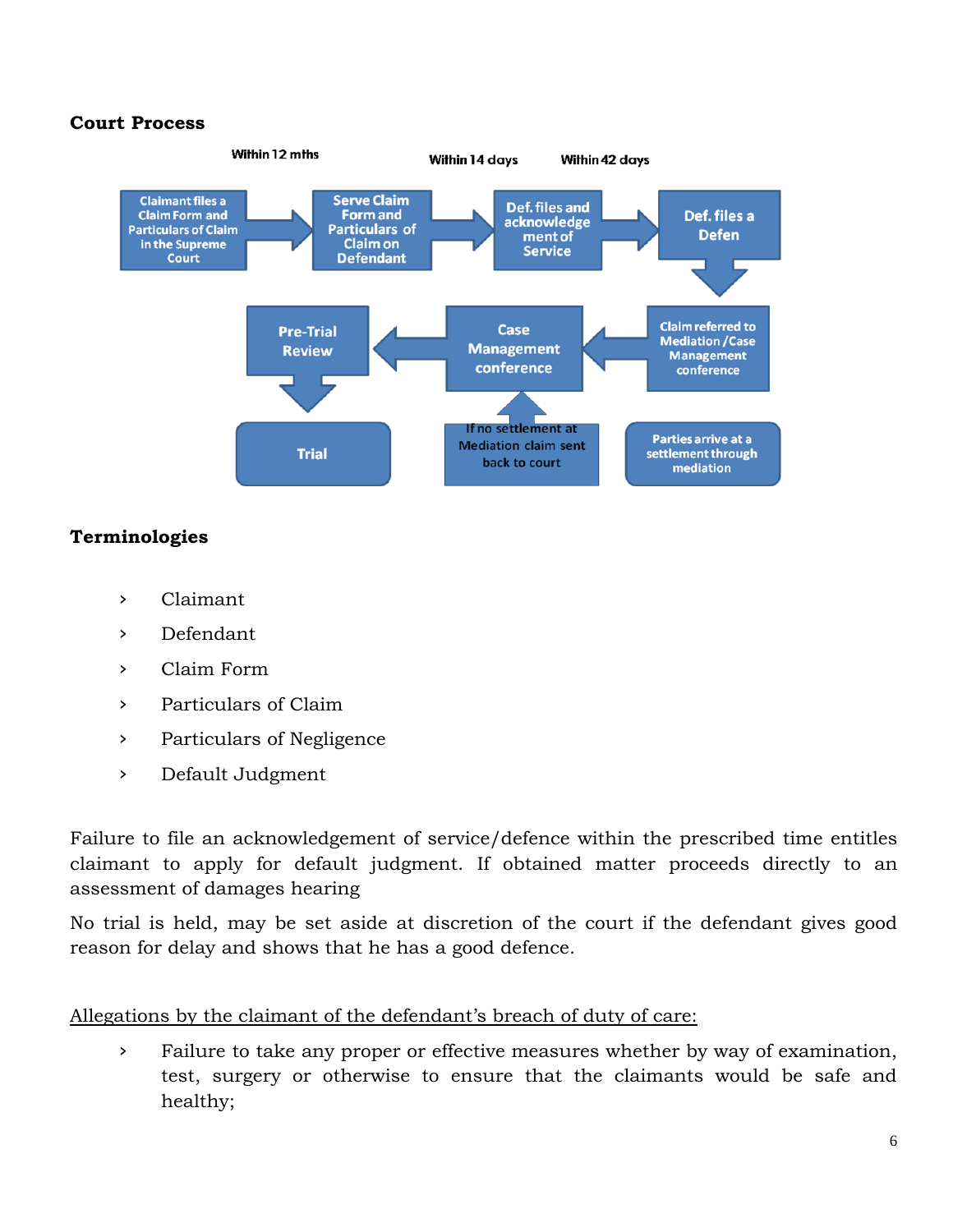- › Failure to give urgent and/or continuous attention to the claimants including preparing;
- › There was a failure to properly monitor claimant's condition;
- › Leaving claimant unattended for an unreasonable period of time;
- › There was a failure to effect necessary and required medical treatment

## **Proper Statement Writing**

#### Introduction

State the following:

- › name and address
- › position and qualifications
- › capacity
- › Normal place of work
- › Current post
- › Post held at the time of incident
- › Whether reporting from recollection or from notes available
- › Date
- › Identify the patient using their name and date of birth

#### Format

The statement should:

- › Have numbered paragraphs, chronologically dealing with each aspect
- › Clearly identify documents (if any) referenced to in the notes by using dates and parties of letters
- › Have each page numbered
- › It is preferred that statements be typed however if handwritten they should be legible and written using blue/blank ink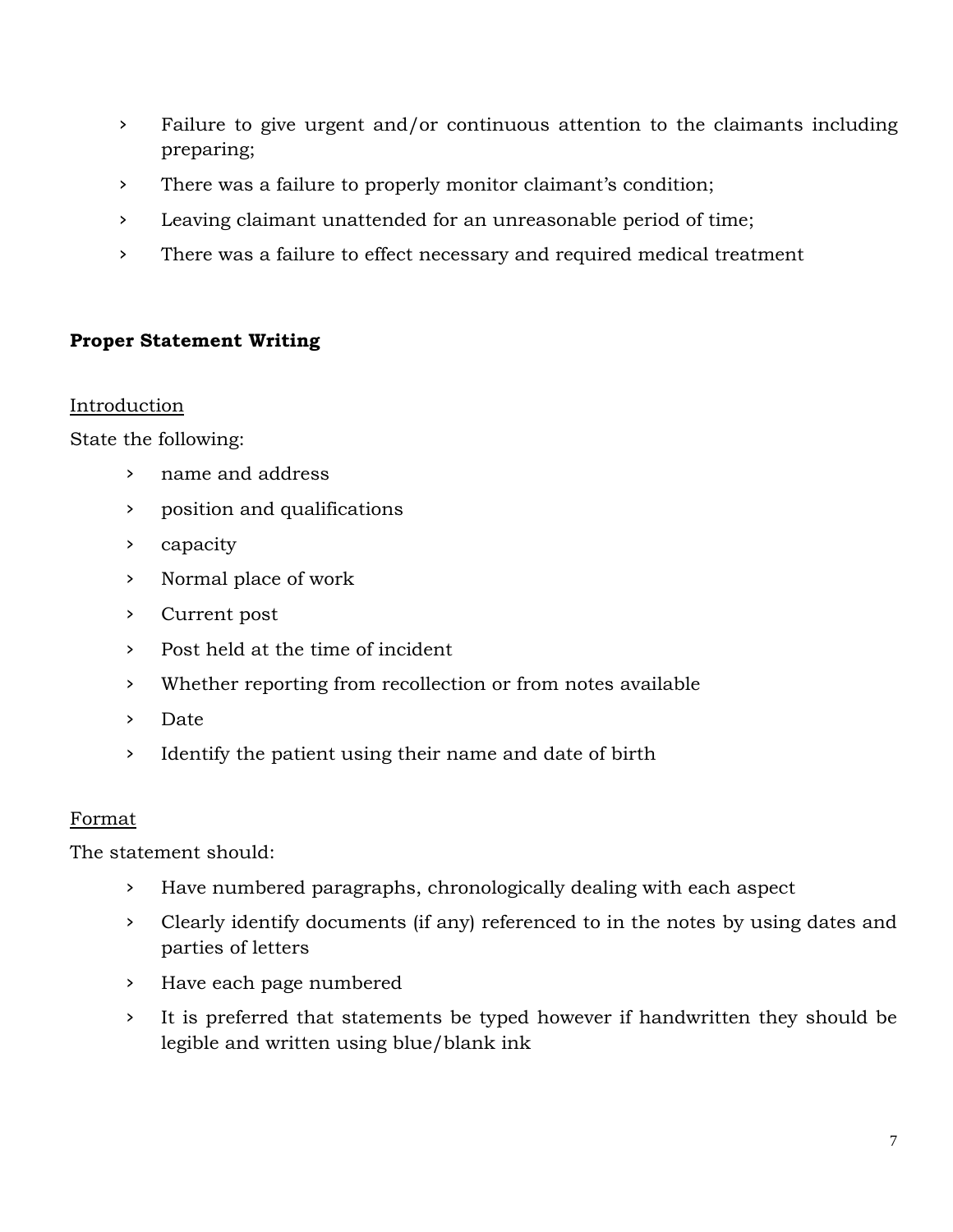# Content

What should be included in the statement:

- Use clear straightforward words dealing with events in chronological order, i.e. simply relate the story
- › Include material facts only that are within the person making the statement direct knowledge. It should be made clear what is being written from memory, what is written from the notes/medical docket and what is written from recollection of the individuals standard of practice at that time
- › Aim to respond to specific areas of concern if they are known
- › The statement should be as simple as possible, explaining any medical terms or abbreviations used so that it may be read by non-medical persons
- › Use the first person singular ('I examined Mr. Brown') rather than ('Mr. Brown was examined') as this minimizes ambiguity
- › Refer to policies/procedures/guidelines in use (if appropriate) and explain the reasons for deviating from these guidelines
- › Identify other staff involved

The following should not be included in a statement:

- › Statements of opinion on the care given or action taken by other staff
- › Ambiguous statements
- › Speculative statements on what other persons were doing or thinking
- › Petulant comments, criticism of colleagues or other departments
- › A verbatim regurgitation of the entries in the medical docket, as the statement is designed to 'flesh out' the information contained therein
- › Report on things/facts of which the person writing the statement has no experience or knowledge of or that was not witnessed by that person
- › Anticipation evidence of someone else or questions that the person writing the statement has not been asked.

# Concluding the Statement

› Read through the statement carefully with a view to correcting any typographical errors and to ensure clarity of thought.